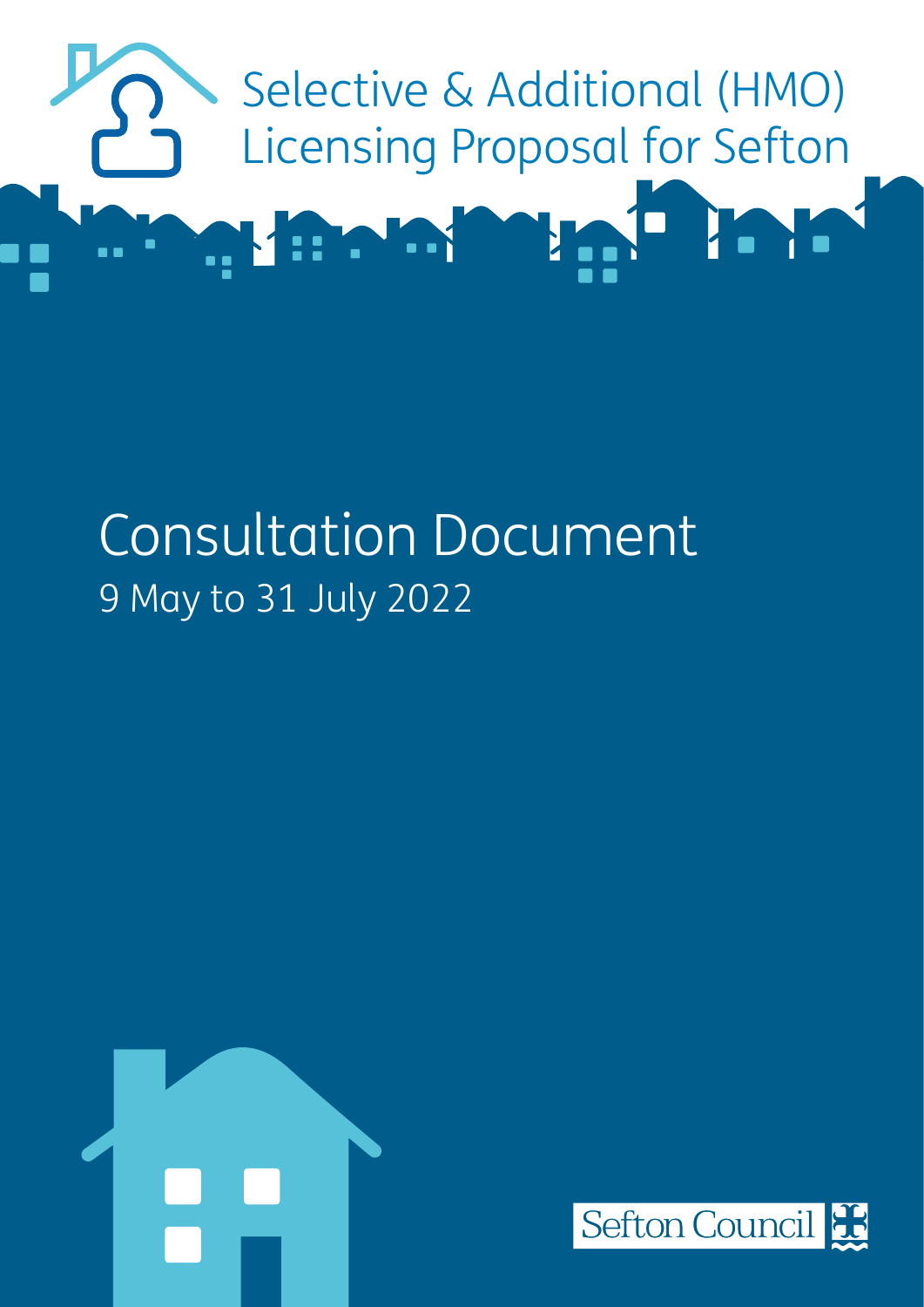![](_page_1_Figure_0.jpeg)

## Selective & Additional (HMO) Licensing Proposal for Sefton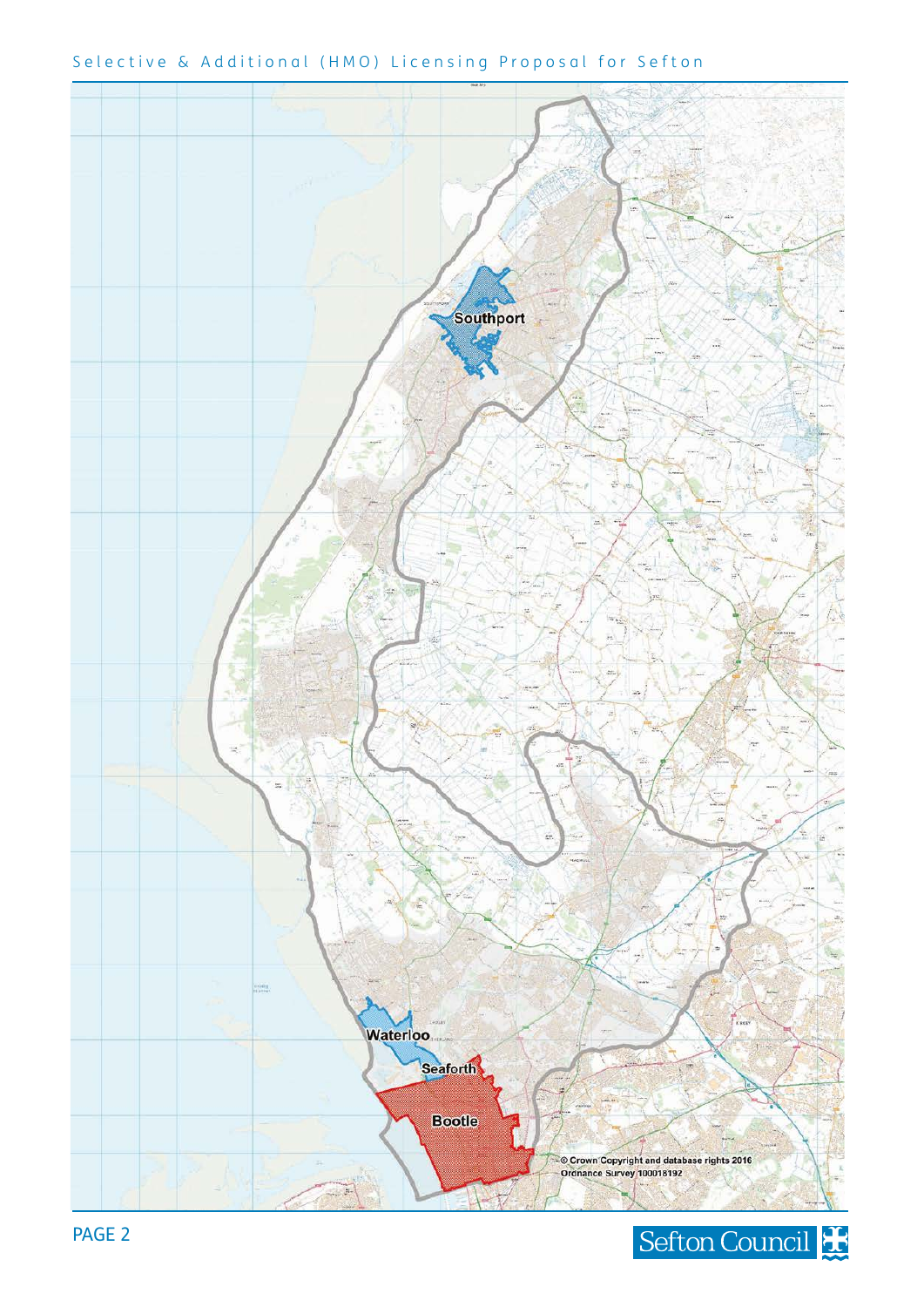# **Contents**

| Re-designate the Additional (HMO) Licensing areas in parts of Waterloo, |  |
|-------------------------------------------------------------------------|--|
|                                                                         |  |
|                                                                         |  |
|                                                                         |  |
|                                                                         |  |

The Appendices below will be available on the consultation page on the website at [www.sefton.gov.uk/](http://www.sefton.gov.uk/licensing-consultation
) [licensing-consultation](http://www.sefton.gov.uk/licensing-consultation
)

#### **Appendix 1**

Maps and Address List of Proposed Selective Licensing Designated Area

#### **Appendix 2**

Draft Selective Licensing Conditions

## **Appendix 3**

Maps and Address List of Proposed Additional (HMO) Licensing Designated Areas

#### **Appendix 4**

Draft Additional (HMO) Licensing Conditions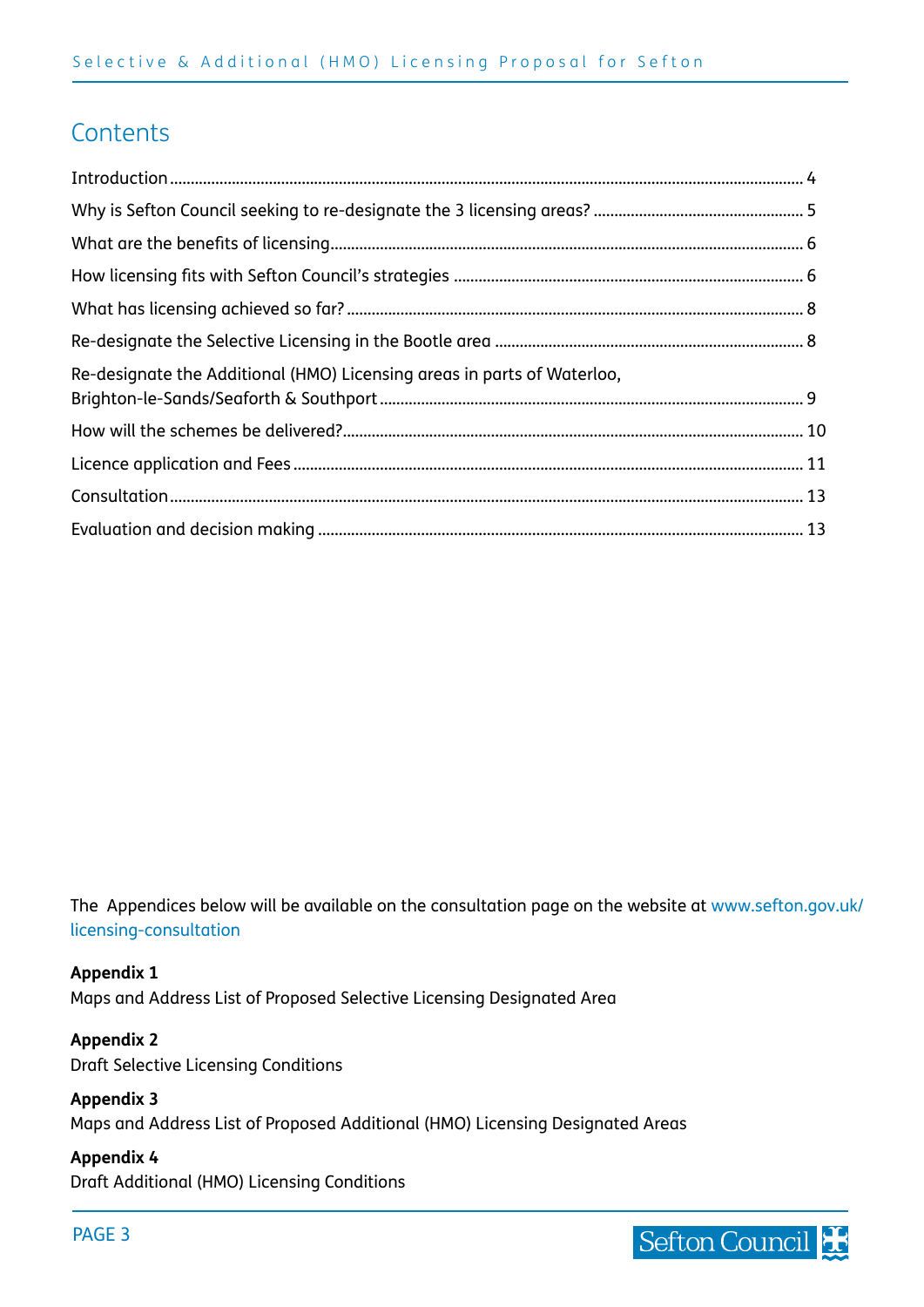# <span id="page-3-0"></span>**Introduction**

Sefton comprises a largely self-contained housing market, however, there is a northsouth divide with a higher proportion of owner occupiers outside of Bootle and Netherton, and house prices are generally higher in central and north Sefton than in the south of the Borough. Whilst there is a mix of house types and tenures across Sefton, there is less choice in south Sefton where there are more terraced houses, and more homes owned by housing associations or private landlords.

Bootle located in the South of the borough suffers from a wide range of entrenched problems that arose out of many years of socio-economic change. As one of the most deprived areas in England, Bootle suffers from high levels of crime and anti-social behaviour (ASB) and poor housing conditions.

Central Southport and parts of Waterloo/Seaforth also suffer similar problems, a situation that is not uncommon in other coastal communities. In the north of the borough, Southport was a highly desirable area with a viable economy based on tourism, but longer-term changes in the tourism industry and the recent economic downturn have had a detrimental impact and decline on this traditional seaside resort. Many guest houses and small hotel property owners had to sell up or diversify. That has led to many buildings being converted into flats or Houses of Multiple Occupation (HMOs), particularly bedsits, to maximise rental income. A number of property owners also decided to create small flats in pursuit of the maximum number of rental units.

Changing socio-economic conditions have also created a demand and need for privately rented HMO's, in areas such as Waterloo/Seaforth and Southport, which have a shortage of alternative social rented housing. The economic downturn,

welfare reform, seasonal work, international migration has all helped create a larger cohort of people who have come to rely on private rented sector flats and bedsits. In recent years, the accommodation offer has largely been aimed at the lower end of the market, accommodating many vulnerable households.

The three proposed licensing areas for redesignation are now characterised by high levels of unemployment, benefit dependency, crime and ASB, and health inequalities. While individual private landlords cannot be held responsible for these wider changes, a significant number are contributing to the deprivation and poor health outcomes by providing poorly managed and unsafe homes.

Here we evaluate and highlight the successes relating to the implementation of the current private sector licensing schemes in March 2018. However, we also outline the requirements for the continuation of these schemes; to further improve the housing conditions and management for our residents in the private rented sector and to fully achieve Sefton's strategic housing vision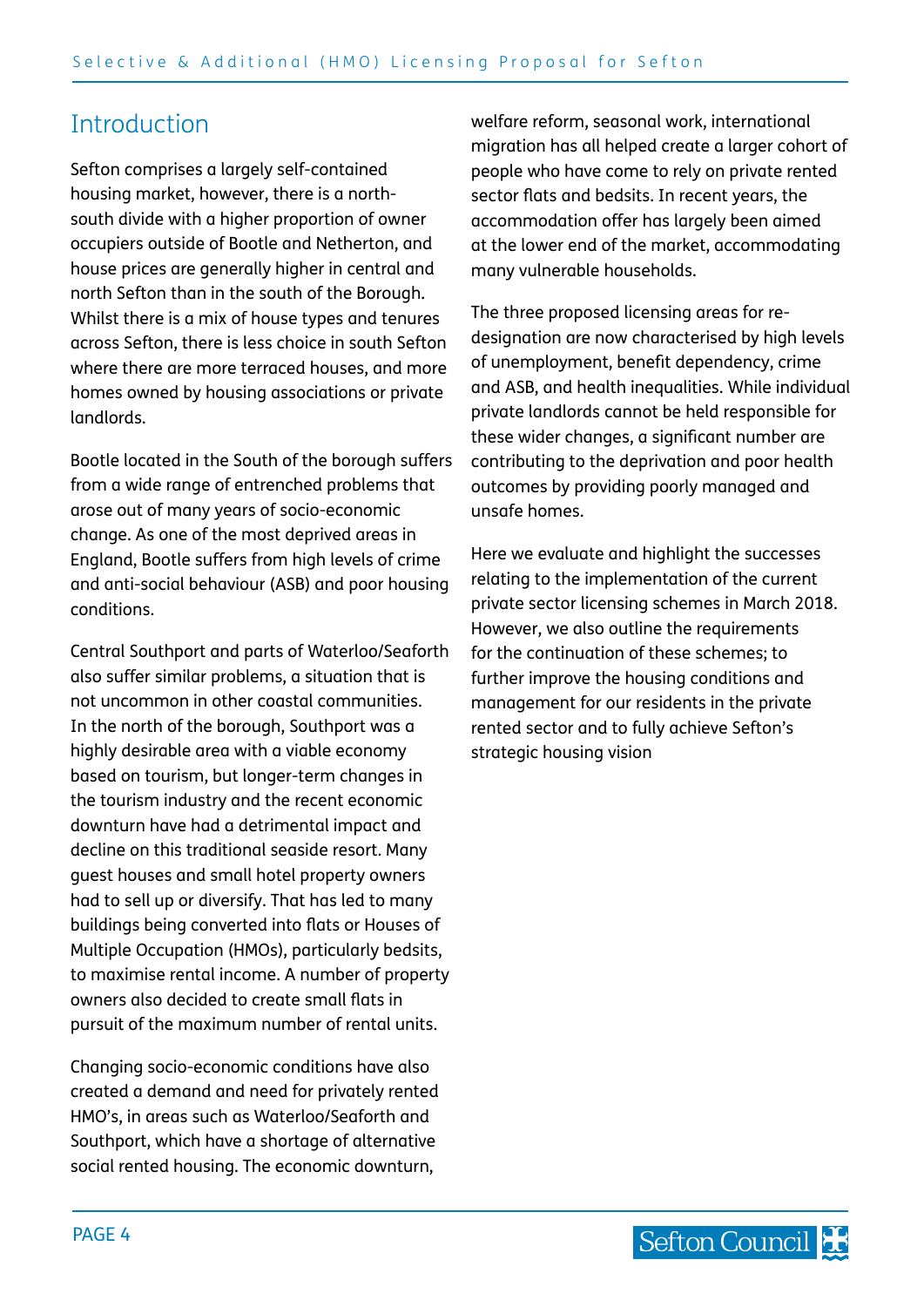# <span id="page-4-0"></span>Why is Sefton Council seeking to re-designate the 3 licensing areas?

To achieve Sefton's vision, it is clear that although great strides have been made through our current schemes, more still needs to be done to improve the housing conditions for our residents in the private rented sector.

The Local Authority considered whether there are any courses of action, other than re-designating Selective and Additional (HMO) Licensing, that might achieve the same objectives in the proposed areas such as;

Property Accreditation which continues to be supported by the Local Authority in promoting good property management. The Local Authority will again offer licence fee discounts for members of Sefton's Property Accreditation Scheme as is offered in the current licensing schemes. The majority of properties accredited are within the licensing areas which suggest that many landlords and agents may have only signed up to receive the licence fee discounts and would not have done so otherwise. Sefton have accredited 664 properties, 535 of those have been accredited since the introduction of the Selective and Additional (HMO) licensing schemes and almost all of them have been licensed properties. Despite a considerable uptake in accreditation applications this still only represents 4.2% of the private rented stock in the Borough. Any reliance on voluntary accreditation, as an alternative to Selective/ Additional (HMO) Licensing, is not considered to be a viable alternative to licensing.

Officers again considered introducing a districtwide scheme for Selective licensing, but this was not taken forward because the evidence is not yet sufficient to introduce the whole district and therefore such an application is unlikely to be supported by the Secretary of State (who has to agree to the implementation of such a big scheme)

The Local Authority has, therefore, concluded that re-designating remains the effective course of action to assist in achieving its objectives. Licensing since 2018 has had a substantial impact on landlord and agent behaviour and has improved their engagement and relationship with Sefton.

Licensing of privately rented properties, albeit generally unpopular with landlords can provide several benefits to them for example as mentioned in the quotes below. There are also benefits to their tenants and the wider community.

#### Comment from a local Managing Agent:

*"The fire hazard in the property was only brought to our attention as a result of the Selective licensing scheme, and with the guidance from the Housing Standards Officer, we were able to remove the serious hazard without delay"*

#### Comment from local landlord:

*"I grew up within the local community where I have my rental property and have noticed many changes over the 45 years that I have been in and around the area.*

*Since the purchase of my rental property I was shocked by the lower standards of living that people where having to put up with and I always said I wouldn't be one of those landlords that monopolise off these unfortunate ways.*

*The licensing scheme is a very good idea of weeding out any landlords who are not up to standard, it is also a very good way for the local authority to keep a closer eye on hot spots.*

*This scheme should have started a few years ago in my opinion."*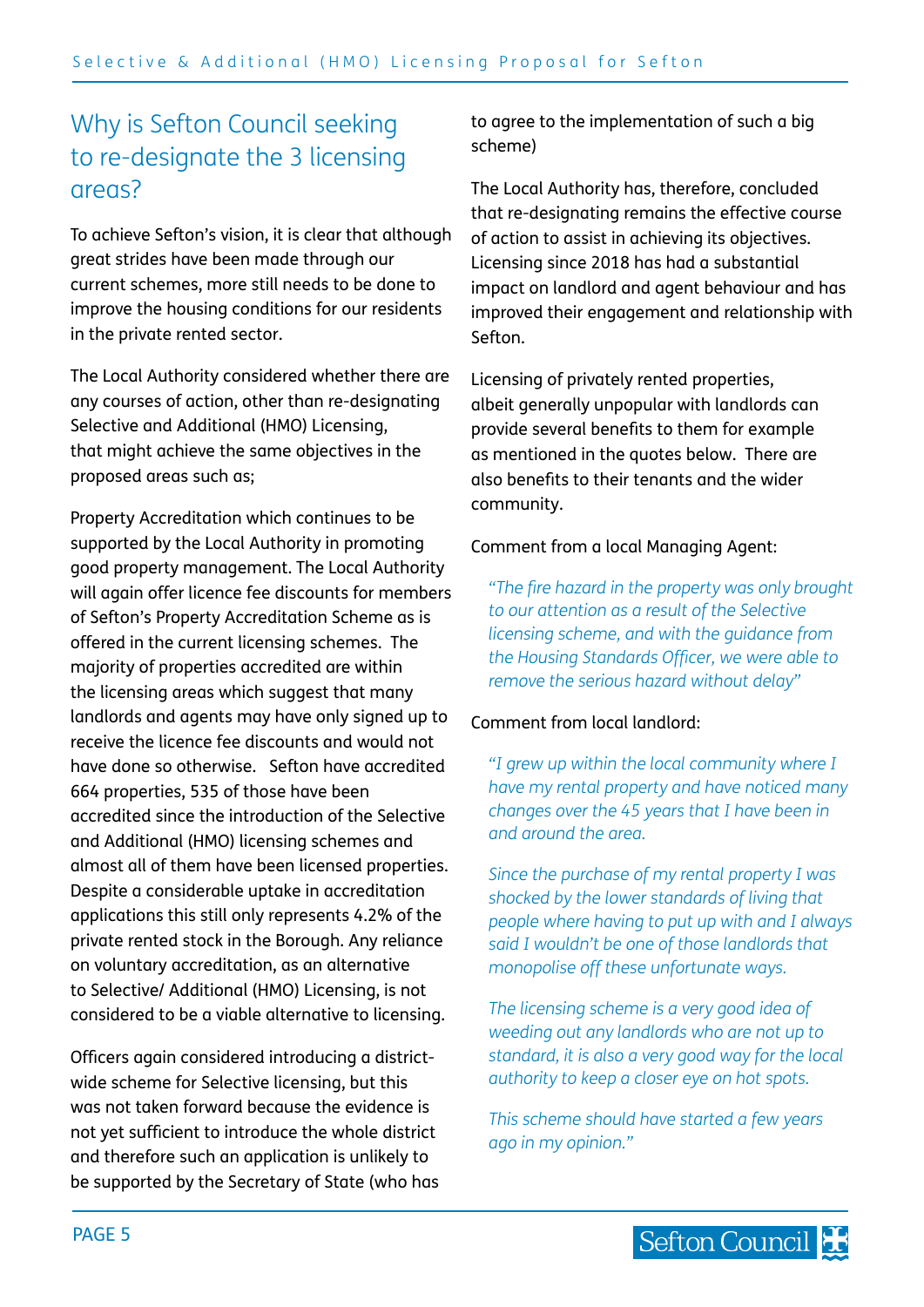# <span id="page-5-0"></span>What are the benefits of licensing for landlords?

- Responsible landlords will receive information and support to help tackle antisocial behaviour
- Poor performing landlords will receive support and training to help them improve
- Landlords will be more knowledgeable and legally compliant with tenancy matters
- Improved rental income as areas are maintained and improved
- Increase of property value
- Improvement in the reputation of private landlords
- Shorter void periods
- Landlords who have voluntarily engaged with a recognised accreditation scheme can also benefit from a reduced licensing fee
- Greater ability for the landlord and authority to deal with rogue tenants.

### What are the benefits of licensing for tenants?

- More professional landlords providing good quality homes
- Likelihood of improvements to their properties
- Licensing will create a clear set of rules that all landlords must follow
- Reduced risk of homelessness and increased length of stay
- Licensing would ensure private landlords are managing and maintaining their properties
- Minimum standards for rented housing are met leading to improved health outcomes for occupiers.

# What are the benefits of licensing for the community?

- Increased housing demand
- Reduce crime and ASB
- An areas image is improved and more desirable to live in
- **■** Improved security and more settled communities
- Reduced number of empty properties
- Better housing
- Reduced environmental problems, such as graffiti, litter and fly-tipping
- Landlords will also have to give and ask for references for their tenants
- Protecting vulnerable people who may currently be living in poorly maintained properties.
- Lower demand on public services such as NHS/Council/emergency services due to improved living environments

# How licensing fits with Sefton Council's strategies

Licensing alone cannot guarantee improvements in the designated areas. The Local Authority and its partners recognise that a holistic and joinedup response can achieve beneficial outcomes for the community.

Housing should provide a living environment that is as safe and healthy as possible. Tackling problems of poor housing to protect the health, safety and welfare of the occupants is a significant wider determinant of health. Officers within the Housing Standards team focus primarily on helping tenants living in private rented sector housing, by requiring landlords to carry out necessary repair or improvement works, to remove serious health and safety hazards.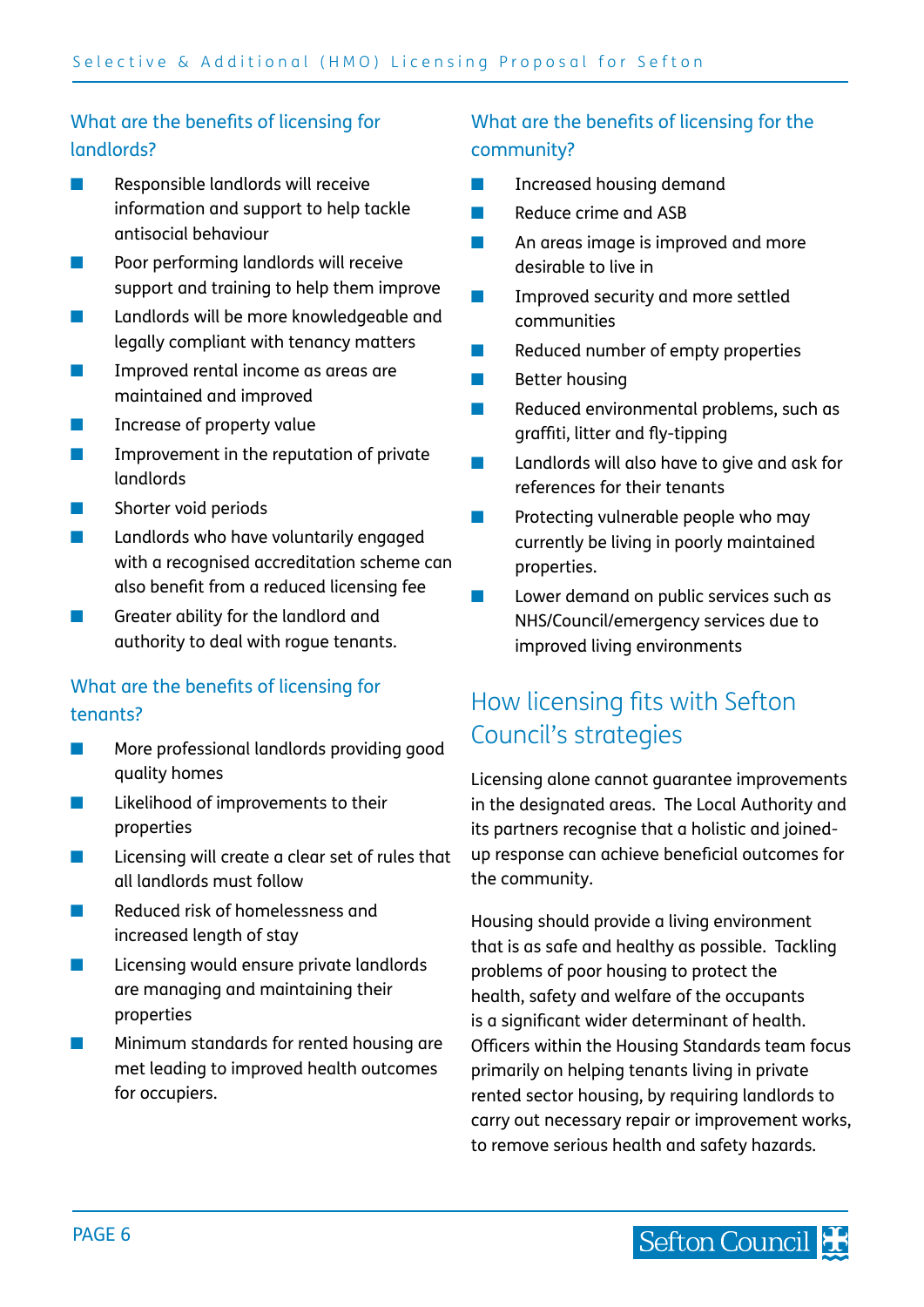Whilst great improvements have been made in recent years through the Decent Homes programme within the social housing sector, and Housing Market Renewal has sought to redevelop the poorest groups of housing in Bootle together with some improvements to existing housing stock, too much of the borough's existing stock is not fit for purpose, and in its current state risks becoming unsustainable. The Local Plan and Housing Strategy interventions will help provide a further drive to ensure that our existing homes play a full role in raising the quality of place and become part of neighbourhoods where people choose to live, work and invest.

## Sefton's Housing Strategy

A key priority of Sefton Council's Housing Strategy (2016-21) is to improve the quality of existing housing stock to benefit households, neighbourhoods and communities. This will remain a key message in the emerging Housing Strategy refresh (currently under development and anticipated to be fully adopted by the Council in April 2022). It is recognised at a borough-wide level; that an up-to-date Housing Strategy is prerequisite for introducing a Selective Licensing scheme within Sefton. As guidance states: *"selective licensing is not a tool that can be used in isolation. The local housing authority will have to show how such a designation will be a part of the overall strategic borough wide approach".*

## Empty Homes Plan

Sefton Council remains fully committed to tackling empty homes. Our current Empty Homes Plan ensures that we continue to have a targeted approach to bring long term empty properties back into use. Much of the Local Authority's intervention and effort since 2018 has focused on Bootle and Southport, in conjunction with Selective and Additional licencing schemes, which contain the highest concentrations of empty homes.

The Selective and Additional (HMO) Licensing schemes have provided a tool for engaging with empty homeowners and targeting resources across the designated areas.

## Homelessness Strategy

The Homeless Reduction Act 2017 includes several changes to the way that people who are homeless or threatened with homelessness are supported. In the Council's subsequent Homelessness Strategy 2018-2023 Action Plan, there are a number of actions relating to Private Rented Sector offer to increase engagement with the Private Rented Sector.

The Local Authority places greater emphasis on prevention of homelessness. Finding alternative housing in the PRS has become an increasing means of assisting households threatened with homelessness.

Renting from a private landlord has long been the main housing option for single homeless people. Yet with more people finding home ownership unaffordable and social housing unavailable, the private rented sector is increasingly seen as a long-term solution to broader housing needs.

The sector, however, currently presents real challenges for people regarding access, affordability, standards and security. Licensing should help reduce these challenges.

By re-introducing Selective and Additional (HMO) Licensing, the Local Authority will have greater confidence that there are adequate safeguards in place to ensure that any homeless applicants are allocated appropriate, safe, affordable, goodstandard accommodation in a greater number of PRS properties in the Selective and Additional (HMO) Licensing areas.

In the social housing sector, there is a shortage of one-bedroom accommodation and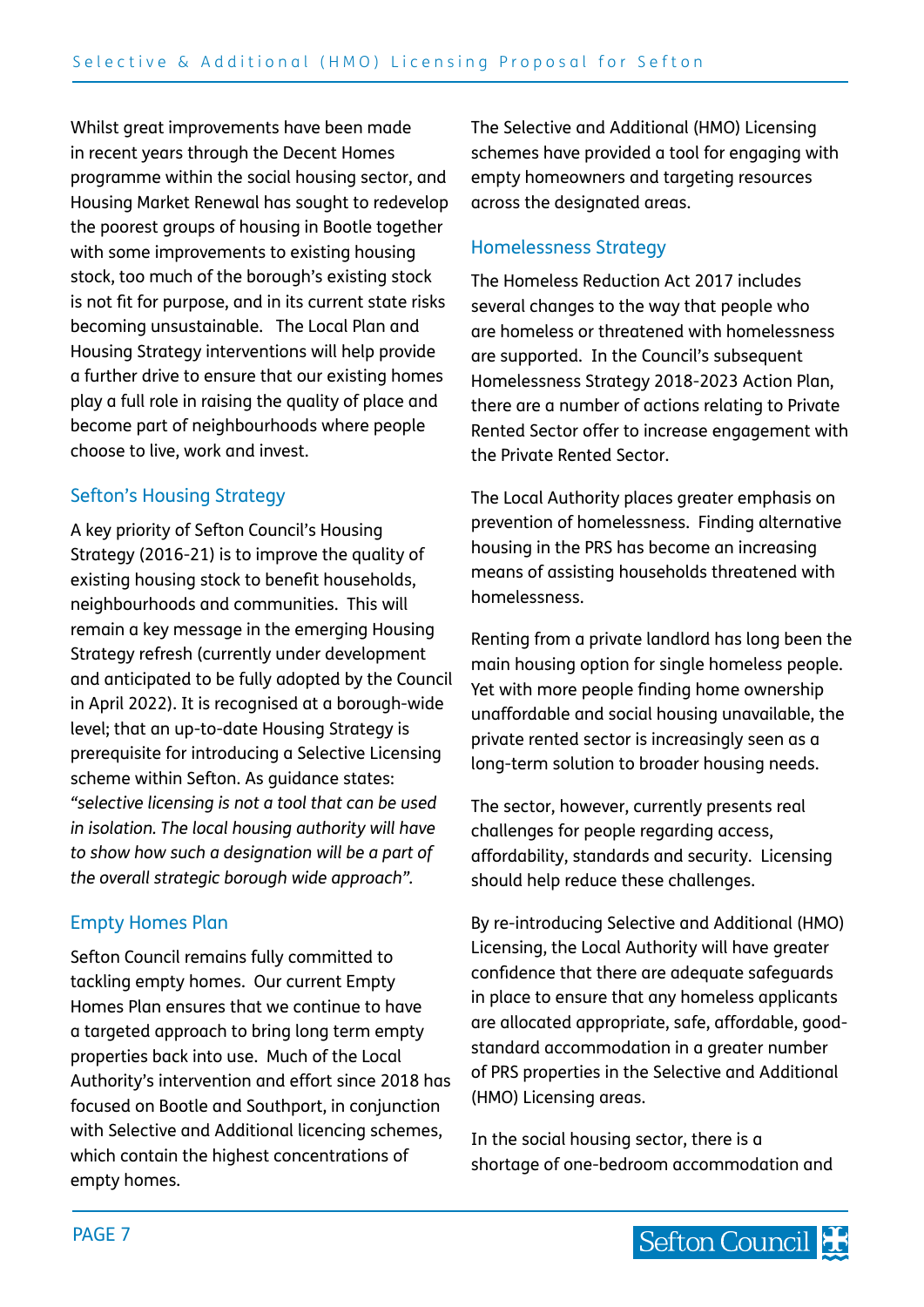<span id="page-7-0"></span>virtually a nil supply of single room (bedsit) accommodation. So many young, single households will become reliant on the PRS and HMOs.

#### Anti-social Behaviour (ASB)

It is essential that private landlords take their responsibilities seriously and work with local agencies to ensure that communities do not suffer from persistent ASB from their tenants.

Sefton ASB Mission Statement: Statement of Purpose

This strategy sets out how agencies in Sefton will work together to effectively manage and resolve reports of anti-social behaviour; building upon the excellent partnership work already operating across the Borough and ensuring together we continue efforts to reduce anti-social behaviour and provide every member of the community with the highest possible standard of service. This strategy does not sit in isolation but is intended to run alongside existing anti-social behaviour policies as a framework of activity adopted by agencies in Sefton as an overarching approach to tackling anti-social behaviour

#### What has licensing achieved so far?

Since the commencement of the licencing schemes in March 2018 to end of August 2021, 288 licensable properties have had serious Category 1 health and safety hazards removed. The total number of hazards removed from all licensable properties is 1113 and 370 of them being the most serious Category 1 hazards. The main hazards that have been removed from the properties are hazards relating to Fire Safety, Electrical Hazards, Damp & Mould, Excess Cold and Falls between Levels.

In the first 3 years of the schemes 570 compliance visits took place. The number of compliance visits undertaken was severely

below target due to the Covid pandemic, that prevented officers from the Housing Standards Team carrying out routine compliance visits in the third/fourth year of the scheme. Of those 570 inspections, 58% of properties were non-compliant on first inspection. However, following informal intervention by the Housing Standards Team, 98% of these properties became compliant. The main reasons for non-compliance were the failure to have a Gas Safe report for the property, failure to have an Electrical Installation Condition Report where required, and failure to have smoke alarms fitted.

To summarise, there is evidence to indicate that the licensing schemes are leading to improvements in housing conditions. Selective and Additional (HMO) licensing and the need to obtain a licence has helped Sefton Council identify high risk properties requiring intervention, often where tenants would not have risked complaining to their landlord. Licensing has further highlighted the large number of landlords who are unaware of the basic legal responsibilities when renting out property. The application process identified just how many properties do not have the minimum requirements such as a Gas Safe Certificate. Without licensing, it is fair to conclude that most of these properties would remain without one, leaving tenants at serious risk.

# Re-designate the Selective Licensing in the Bootle area

A Selective Licensing designation may be made if the area to which it relates satisfies one or more of the following conditions. The area is one experiencing:

- low housing demand (or is likely to become such an area)
- a significant and persistent problem caused by anti-social behaviour (ASB)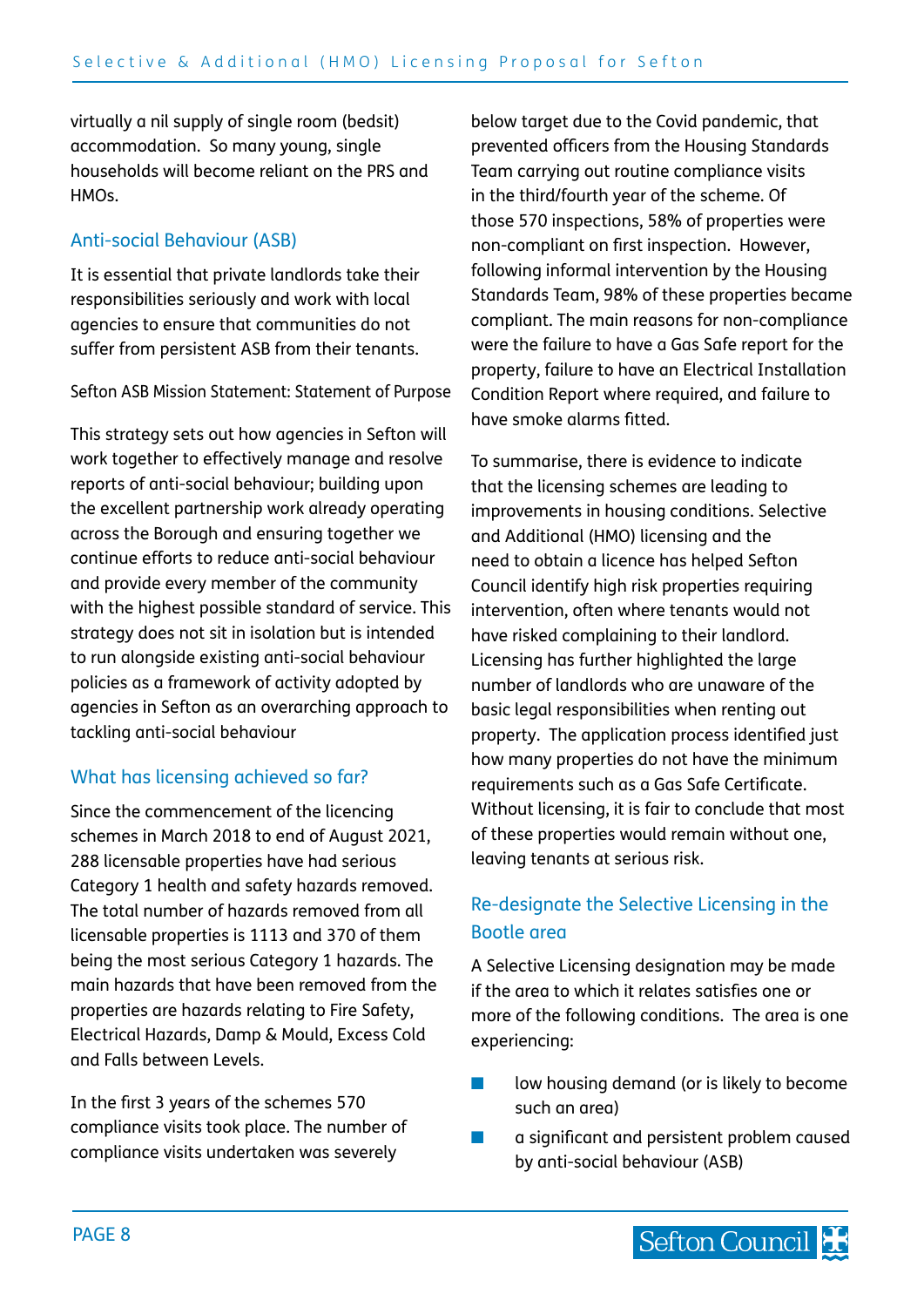- <span id="page-8-0"></span>■ poor property conditions
- high levels of migration
- high level of deprivation
- high levels of crime

A designation can only be in force for a maximum of 5 years.

A licence would be valid until the end of the scheme no matter at what point during the scheme it was issued. The Local Authority also has the discretion to grant the licence for a shorter period of time where there are problems with the application such as evidence of insufficient management. Once the licence has been issued the licence holder must comply with the conditions attached to the licence. Where there is a breach of those conditions the licence holder may be prosecuted with a fine of any amount per breach.

When assessing ASB, government guidance says that a Local Authority should consider crime, nuisance neighbours and environmental crime and then assess whether landlords are failing to take appropriate action to help resolve the problem.

The law states that any decision to implement a Selective or Additional (HMO) licensing scheme must be consistent with the Local Authority's housing strategy and must be part of a coordinated approach for dealing with homelessness, empty homes and ASB. The Local Authority must be satisfied that there are no other courses of action that might provide an effective remedy and that the introduction of a licensing scheme will significantly assist in dealing with the problem. So, there is a lot of evidence that Sefton analysed before it introduced its current scheme.

A Local Authority can implement a Selective Licensing scheme provided it meets all the

requirements in the Housing Act 2004 and they have consulted with everyone affected by the designation for a minimum of 10 weeks.

When assessing the geographic breakdown of the Housing Standards service requests with regards to poor property conditions and disrepair since the start of the current housing licensing schemes, the hotspot highlight that the current Selective and Additional (HMO) licensing areas remain the main areas of housing disrepair and poor conditions. Therefore, the renewal of the licensing schemes in March 2023 should persist with broadly the same neighbourhood boundaries and streets, to help continue to improve the quality of the private sector properties in these focused areas.

# Re-designate the Additional (HMO) Licensing areas in parts of Waterloo, Brighton-le-Sands/Seaforth & Southport

An Additional (HMO) Licensing designation may be made "if a Local Authority considers that a significant proportion of HMOs are being managed insufficiently enough to give rise to one or more particular problems either for those occupying the property or for members of the public."

Evidence of poor management practices can be evidenced through issues that arise within the property such as poor conditions or within the local community including ASB and crime. Over the 3.5-year period 189 service requests were received from HMO properties. 153 of those within the licensing areas equating to 81%. Therefore, this provides evidence of poor property management across this sector and specifically within the proposed re-designated areas.

Parts of Waterloo/Seaforth and central Southport have high levels of deprivation, being within the worst 10% most deprived areas nationally. Both areas also have above the national average of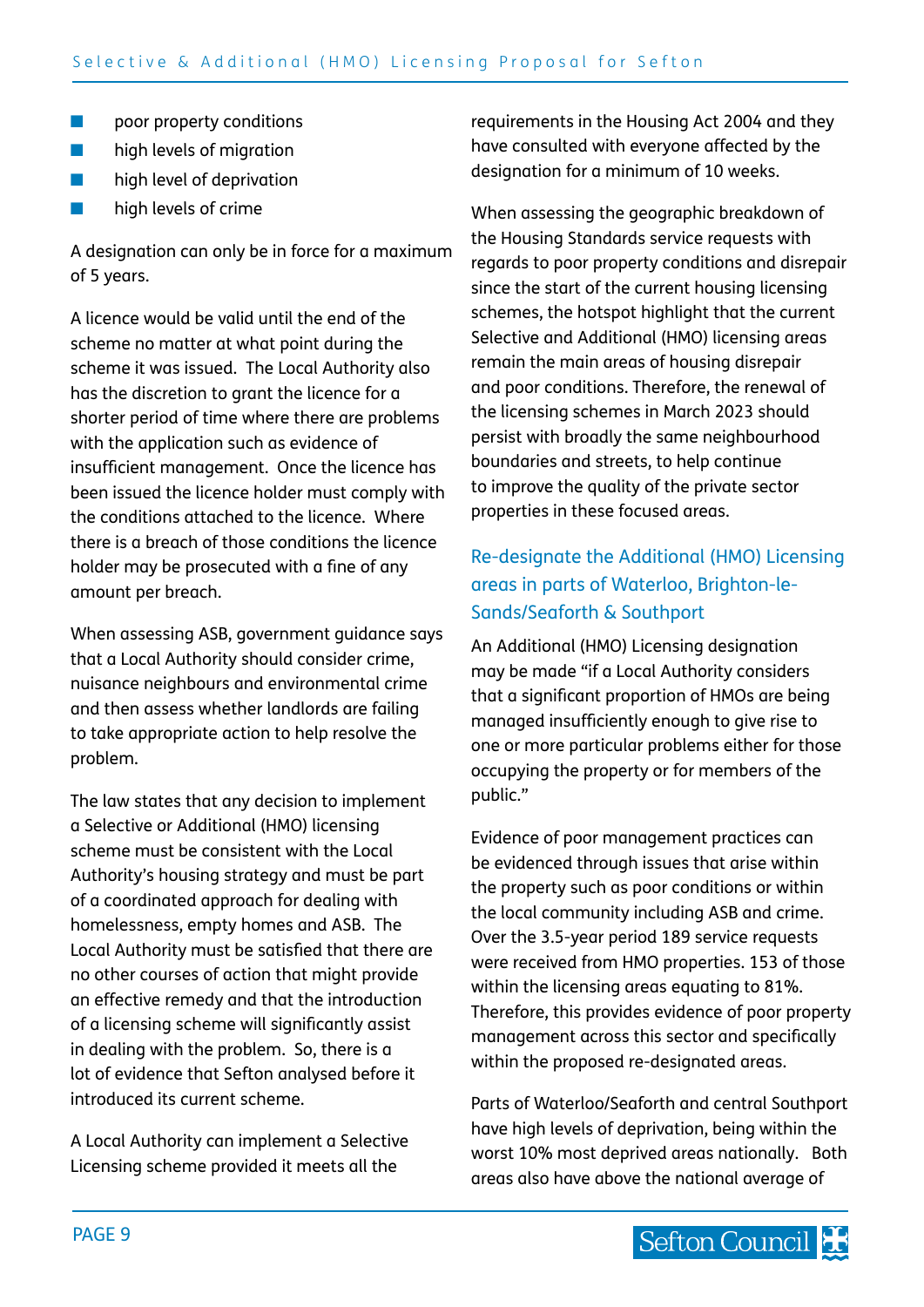<span id="page-9-0"></span>flats/maisonettes within the PRS and have a significant stock of larger style properties that in recent years have been prone to conversion, to either bedsits or self-contained flats. Hence there is a strong correlation between these issues and the location of the PRS.

The number of service requests received by the Council regarding poor property conditions within Southport and Waterloo/Seaforth are just over twice the rate of the Sefton average. This highlights both areas as having poorer housing conditions, therefore, poor management practice.

Overall, Additional (HMO) Licensing can provide additional powers to help the Local Authority tackle poorly managed privately rented property. An estimated 33% of the private rented sector HMO accommodation across Sefton is in Waterloo/Seaforth and central Southport. Redesignating the Additional (HMO) Licensing areas will continue to build upon improvements to the management standards in this sector, improve living conditions and ultimately lead to a better quality of life for residents. It will help the areas to be more conducive to good landlords but provide an environment that is less opportunistic and attractive for poor and rogue landlords.

## How will the schemes be delivered?

The Local Authority is committed to ensuring that the Selective and Additional (HMO) Licensing schemes continue to contribute to improvements in housing conditions across the private rented sector. All licensable properties should receive a compliance inspection over the period of the licence. The Local Authority will provide advice and support to landlords to help to bring property conditions up to the required standards along with ensuring that the landlord's statutory responsibilities are also met.

The administration of the licensing application process, including the undertaking of inspections and the provision of general advice and support to landlords will continue to be undertaken by Licensing Compliance Officers. Specialist support services will also be provided in relation to supporting landlords to deal with ASB. The income received from the fees shall be used to cover the additional costs incurred by the Local Authority in employing these staff with associated costs.

The Housing Standards Team will focus resources proactively with the key aim to improve the physical appearance of neighbourhoods and the quality of housing across the designations, particular focus will be on ensuring that the management of properties meet required standards and where necessary landlords or agents are educated appropriately to improve their management processes ensuring any issues are dealt with promptly and effectively.

Landlords will need to abide by a set of conditions as part of their licence. These conditions shall be finalised following feedback from the consultation process.

Licensing has enabled the Council to take a proactive approach to improve the living conditions and environment for tenants, some of which are the most vulnerable. Considerable progress has already been made with landlord engagement and the proposed re-designations should continue to build on this relationship. This will enable the Council to focus resources on housing related enforcement activity within the designated areas, whereby landlords either fail to licence their properties or fail to comply with licence conditions. It is also likely that issues regarding poor housing conditions or ASB across other areas of the Borough may be brought to the attention of the Local Authority as a result of the increased awareness generally brought about by licensing.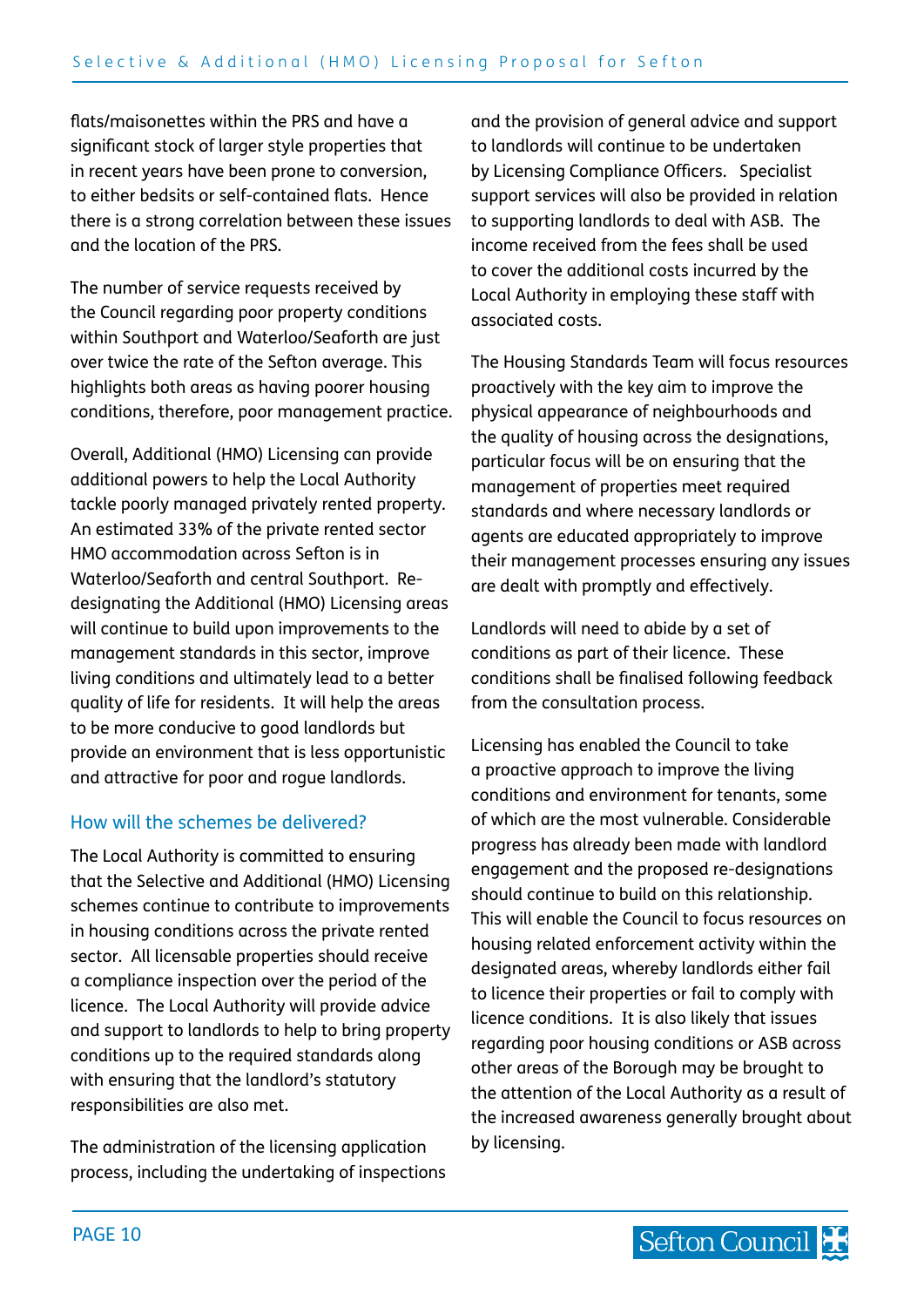### <span id="page-10-0"></span>Licence application and Fees

In setting licence fees, the Local Authority must follow certain principles. In particular, the fee must not exceed the actual and direct costs of processing an application, monitoring compliance, and enforcing the scheme. The fee structure is also required to be reasonable and proportionate.

The licence fee, is therefore, set to cover the administration and associated

costs of the licence. A review of fees will be undertaken annually and will be adjusted to reflect changes in costs.

A licence would normally be granted for a period of the scheme and no further fees would be payable during the life of the licence. However, licences are non-transferrable in accordance with sections 68 (6) & 91(6) of the Housing Act 2004. A change of licence holder will, therefore, require a new application fee.

| Selective Licensing | £   | Annual                  | Weekly |
|---------------------|-----|-------------------------|--------|
|                     |     | Equiv. $f$   Equiv. $f$ |        |
| <b>Full Fee</b>     | 695 | 139                     | 2.67   |
| Accreditation       | 545 | 109                     | 2.10   |
| Accredited          | 495 | 99                      | 1.90   |
| Managing Agents     |     |                         |        |

#### In addition to the above fee:

For each additional unit (under the same ownership, within the same building) a charge of £30 per additional unit will apply.

Although the costs of running the Selective licensing scheme have increased, for example higher staffing costs in line with cost of living and additional staffing numbers. Sefton now has more data on the private-rented sector within the Borough, particularly within the Selective (and Additional) licensing areas. The original scheme implemented in 2018 had fees estimated on 2800 Selective licences being issued, however,

this figure was exceeded and the additional number received has been factored into the above and allows the proposed fees, therefore, to remain the same for Selective licences.

Furthermore, feedback from landlords throughout the duration of the current scheme was that they felt it was unfair for larger portfolio landlords to benefit as they only needed to pay one licence fee when they owned multiple flats within the same building. So, although they were receiving higher rental income in relation to another landlord owning only one property in the same building, they paid the same fee. Sefton, therefore, has proposed that in these instances an extra charge will be applicable at the rate of £30 per additional unit within the same building. This unit charge is proposed to be included across all housing licensing schemes.

Additional (HMO) Licensing fees for HMOs are proposed to be similar to those charged for mandatory HMO licences under Part 2 of the Housing Act 2004.

Within the proposals for the re-designation of the Additional (HMO) licencing schemes, the fees have been increased from current levels. The reasoning for this, is that in the current Additional (HMO) Licensing Scheme, it has become apparent that the licensing of HMOs consisting entirely of self-contained flats (so called 'Section 257' HMOs) is extremely time consuming due to the multi layered ownership arrangements and conflicts between freeholders who often cannot agree who would apply and pay for the licence. There were also several HMOs where the type and status of occupiers varied due to sales of flats. The definition of a section 257 HMO requires that for a building to be an HMO, more than a third of the flats within it must be occupied by persons other than leaseholders. Thus, a building comprising of three flats could cease to be an HMO because of just one of the flats becoming owner occupied. It also makes it difficult for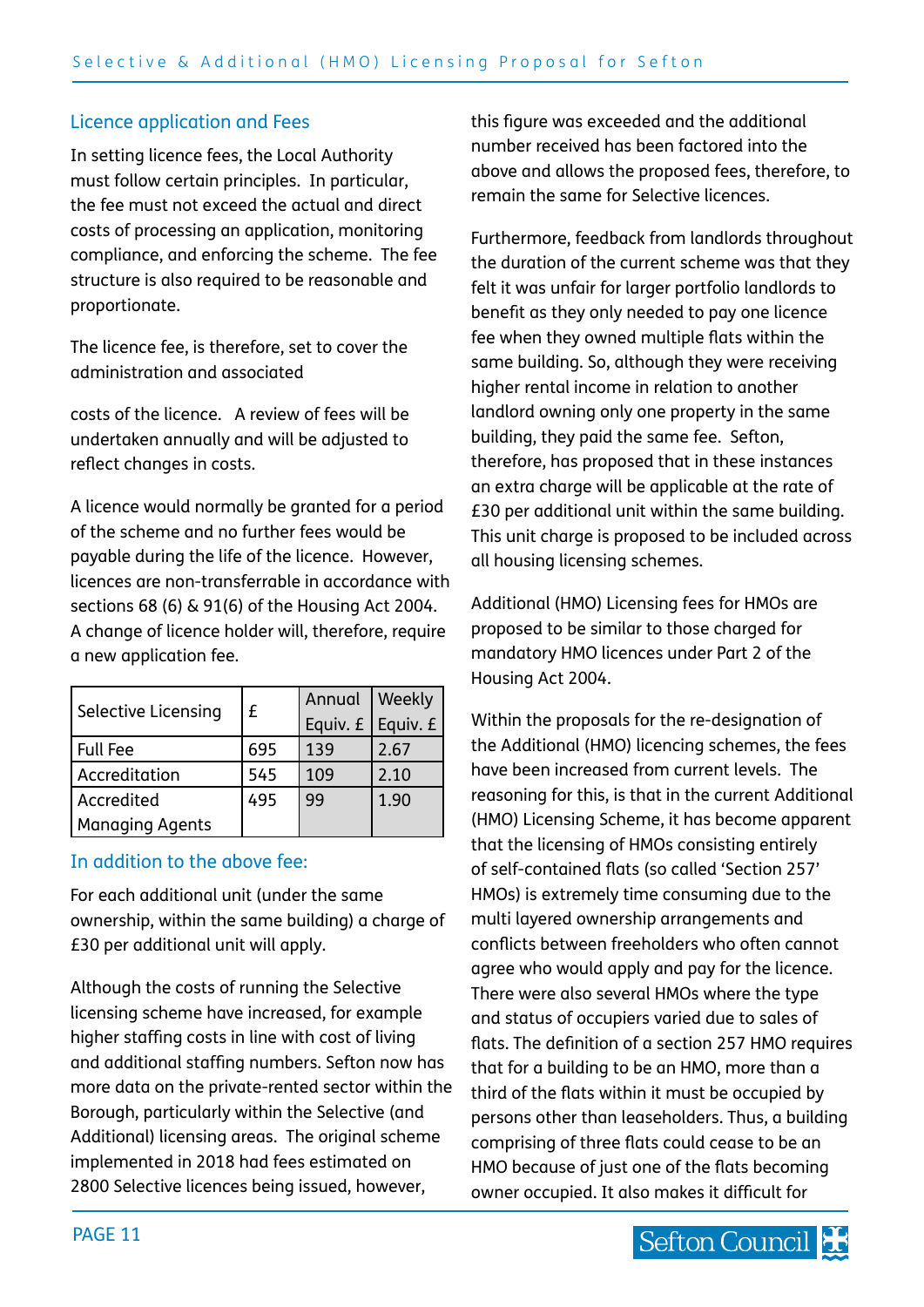freeholders to identify whether their property is licensable as they may not know whether an individual leaseholder is in residence or has sublet the flat.

| Additional (HMO)<br>Licensing | £   | Annual<br>Equiv. | Weekly<br>Equiv. |
|-------------------------------|-----|------------------|------------------|
| <b>Full Fee</b>               | 950 | 190              | 3.65             |
| Accreditation                 | 800 | 160              | 3.08             |
| Accredited                    | 750 | 150              | 2.88             |
| <b>Managing Agents</b>        |     |                  |                  |

#### In addition to the above fee:

For each additional unit (under the control of the same proposed licence holder, within the same building) a charge of £30 per additional unit will apply.

#### **Discounts**

The following discounts have been factored into the proposed fee calculations which will be confirmed following consultation feedback.

For the purposes of Selective and Additional (HMO) Licensing, an accredited landlord is a landlord who is accredited with the Sefton Property Accreditation Scheme. A landlord who is accredited with the National Residential Landlords Association (NRLA) will also benefit from a discount. The ability to apply for an accreditation discount will be available for 6 months after the commencement of the scheme only OR 6 months from date of completion for newly purchased properties until 28 February 2027. It is intended, subject to Council agreement, to offer a reduced and proportionate rate for landlords where the date of completion of a newly purchased property is between 1 March 2027 and 28 February 2028.

There is also a discount for managing agents who are part of our Managing Agent Accreditation Scheme and then only if they are the proposed

licence holder. Managing Agent accreditation is only available to agents who manage properties for other landlords and a full assessment of managing practices will be made by Housing Standards Officers to achieve accredited status. Further information on managing agent accreditation is available on our website.

#### Refund policy

We will give a refund for a property licence only if an application was made by mistake. Situations considered to be a mistake are if:

- the property is outside the designated area
- a duplicate application has been made
- an application was made for an exempted property.

#### How have fees been calculated?

The introduction of any housing licensing scheme needs to operate on a cost neutral basis to the Council. Sefton has calculated its fees, based on the anticipated running costs of the schemes.

The licence fee covers a five-year period. The fee is to pay for staff to administer and enforce the scheme, with additional funded legal support and resources. This amounts to £2,268,587

An estimate of the projected costs of administering the schemes together with the corresponding fee income is shown in the following table. The income has been based on an assumed number of licensable properties being 3465, an estimated percentage rate has also been applied to take account of discounts. The projected income has been calculated at £2,268,585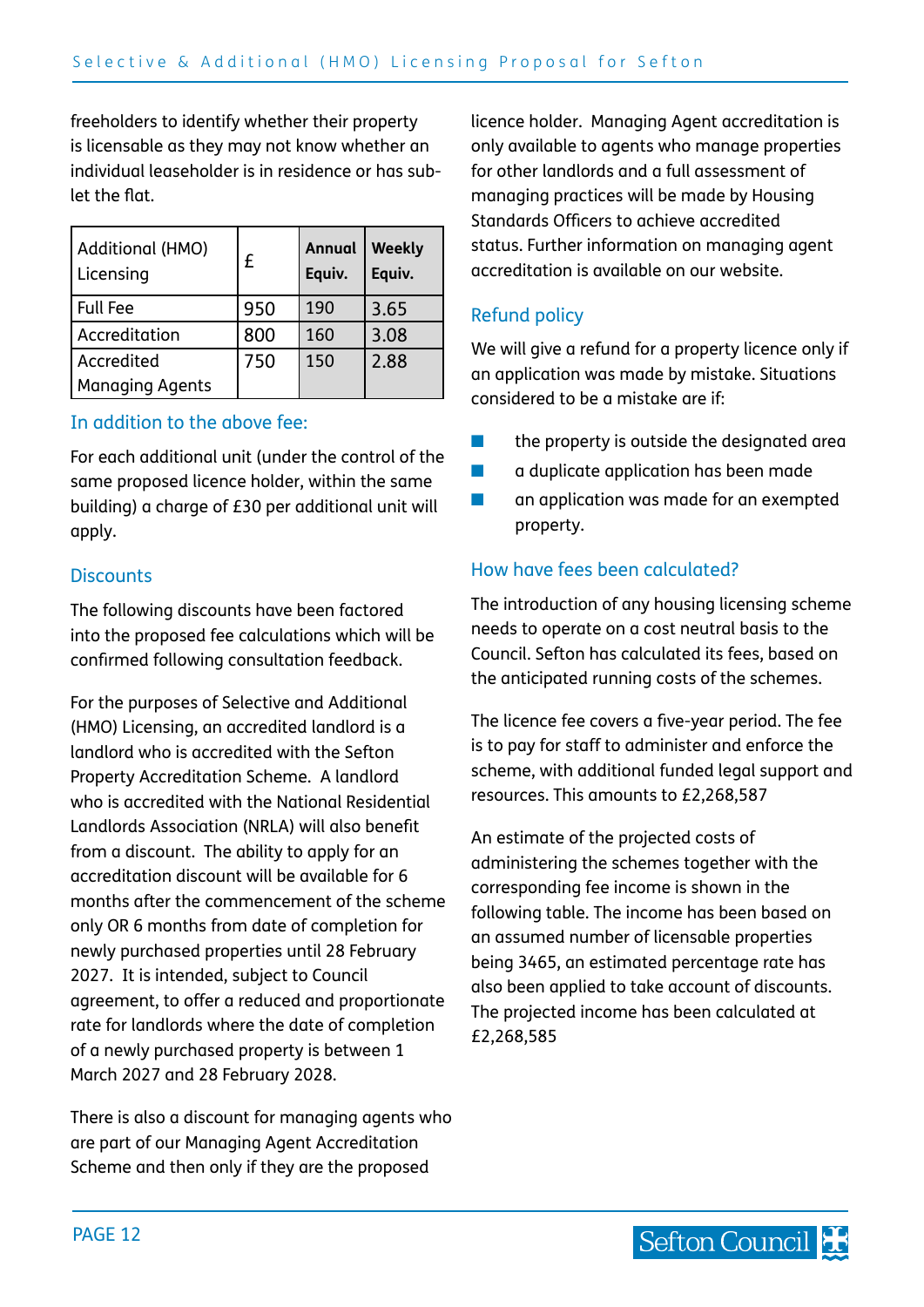<span id="page-12-0"></span>Any shortfall will be met by the Council. However, the Council has identified large numbers of privately rented properties during its current schemes and we expect these numbers will continue to increase. Additionally, based on evidence from our current schemes we expect to issue increasing numbers of penalty notices on non-compliant landlords especially following the lifting of Covid restrictions. We, therefore, expect to meet any shortfall within the fee structure.

#### **Estimated total for 5 years**

| Expenditure             | Costs $(E)$ |
|-------------------------|-------------|
| Staffing costs          | 2,112,438   |
| Legal                   | 49,948      |
| Support & Resources     | 106,200     |
| <b>Total Income</b>     | 2,268,585   |
| <b>Total Expenses</b>   | 2,268,587   |
| Overall Total (deficit) |             |

# Consultation

The Housing Act 2004 requires that before making a designation, the Council is required to undertake a formal consultation process on the proposed implementation of any licensing designations and take reasonable steps to consult with persons likely to be affected. This includes local residents, tenants, landlords, managing agents and other members of the community who live or operate businesses or provide services within the proposed designation and neighbouring areas that may be affected.

Our engagement and consultation process will last for a period of 12 weeks, which commences on 9 May 2022. To provide an impartial consultation, M·E·L Research, an independent research agency, are undertaking the consultation process.

# Evaluation and decision making

Following the closure of the consultation period the responses will be evaluated and published on the Sefton Council's website. The responses will be considered and will inform officer recommendations to Cabinet Members before making a final decision as to whether to proceed with Selective and/or Additional (HMO) Licensing.

If the Council's Cabinet agree the proposed re-designations for the purpose of Selective and Additional (HMO) Licensing, we expect the Selective Licensing and Additional (HMO) Licensing designations would become operative on 1 March 2023, with both schemes lasting for a period of five years. If Cabinet decide not to designate the area, Sefton could continue solely with a reactive enforcement regime, linked with the more assertive promotion of Accreditation.